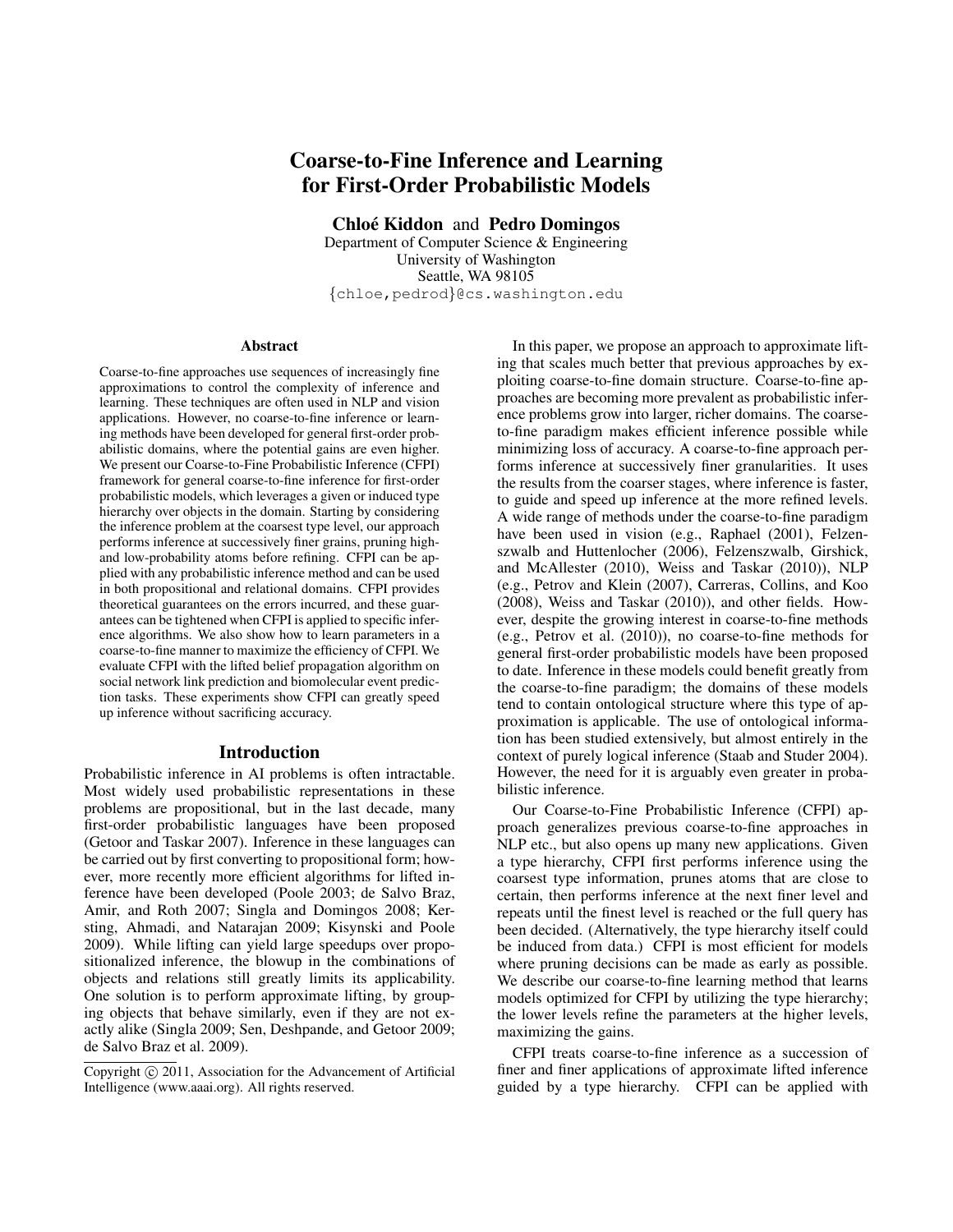| Weighted First-Order Logic Rules                                            | Evidence         |
|-----------------------------------------------------------------------------|------------------|
| 1.4 TAs(x, c) $\land$ Teaches(y, c) $\Rightarrow$ Advises(y, x)             | TAs(Anna, AI101) |
| 4.3 Publication(t, x) $\land$ Advises(y, x) $\Rightarrow$ Publication(t, y) |                  |

Table 1: Example of a Markov logic network and evidence. Free variables are implicitly universally quantified.

any probabilistic inference algorithm. Our framework uses and generalizes hierarchical models, which are widespread in machine learning and statistics (e.g., Gelman and Hill (2006), Pfeffer et al. (1999)). Our approach also incorporates many of the advantages of lazy inference (Poon, Domingos, and Sumner 2008).

Our algorithms are formulated in terms of Markov logic (Domingos and Lowd 2009). The generality and simplicity of Markov logic make it an attractive foundation for a coarse-to-fine inference and learning framework. In particular, our approach directly applies to all representations that are special cases of Markov logic, including standard graphical models, probabilistic context-free grammars, relational models, etc. However, our framework could also be formulated using other relational probabilistic languages.

We begin with necessary background, present the framework, and then provide bounds on the approximation error. We then report our experiments on two real-world domains (a social network one and a molecular biology one) applying CFPI with lifted belief propagation. Our results show that our approach can be more effective compared to lifted belief propagation without CFPI.

# Background

*Graphical models* compactly represent the joint distribution of a set of variables  $X = (X_1, X_2, \ldots, X_n) \in \mathcal{X}$  as a product of factors (Pearl 1988):  $P(\mathbf{X} = \mathbf{x}) = \frac{1}{Z} \prod_k f_k(\mathbf{x}_k)$ , where each factor  $f_k$  is a non-negative function of a subset of the variables  $x_k$ , and Z is a normalization constant. If  $P(X=x) > 0$  for all x, the distribution can be equivalently represented as a *log-linear model*:  $P(X=x)$  =  $\frac{1}{Z}$  exp ( $\sum_i w_i g_i(\mathbf{x})$ ), where the *features*  $g_i(\mathbf{x})$  are arbitrary functions of (a subset of) the state. The *factor graph* representation of a graphical model is a bipartite graph with a node for each variable and factor in the model (Kschischang, Frey, and Loeliger 2001). (For convenience, we consider one factor  $f_i(\mathbf{x}) = \exp(w_i g_i(\mathbf{x}))$  per feature  $g_i(\mathbf{x})$ , i.e., we do not aggregate features over the same variables into a single factor.) Undirected edges connect variables with the appropriate factors. The main inference task in graphical models is to compute the conditional probability of some variables (the query) given the values of others (the evidence), by summing out the remaining variables. Inference methods for graphical models include belief propagation and MCMC.

A *first-order knowledge base (KB)* is a set of sentences or formulas in first-order logic. *Constants* represent objects in the domain of interest (e.g., people: Amy, Bob, etc.). *Variables*range over the set of constants. A *predicate* is a symbol that represents a relation among objects (e.g., Advises) or an attribute of an object (e.g., Student) and its arity (number of arguments it takes). An *atom* is a predicate applied to a tuple of variables or objects (e.g., Advises( $\text{Amy}, \text{y}$ )) of the proper arity. A *clause* is a disjunction of atoms, each of which can either be negated or not. A *ground atom* is an atom with only constants as arguments. A *ground clause* is a disjunction of ground atoms or their negations.

First-order probabilistic languages combine graphical models with elements of first-order logic by defining template features that apply to whole classes of objects at once. A simple and powerful such language is *Markov logic* (Domingos and Lowd 2009). A *Markov logic network (MLN)* is a set of weighted first-order clauses. Given a set of constants, an MLN defines a Markov network with one node per ground atom and one feature per ground clause. The weight of a feature is the weight of the first-order clause that originated it. The probability of a state  $x$  is given by  $P(\mathbf{x}) = \frac{1}{Z} \exp \left( \sum_i w_i g_i(\mathbf{x}) \right)$ , where  $w_i$  is the weight of the  $i^{\text{th}}$  clause,  $g_i = 1$  if the  $i^{\text{th}}$  clause is true, and  $g_i = 0$  otherwise. Table 1 shows an example of a simple MLN representing an academia model. An example of a ground atom, given as evidence, is shown. States of the world where more advisees TA for their advisors, and advisees and their advisors coauthor publications, are more probable. Inference in Markov logic can be carried out by creating and running inference over the ground network, but this can be extremely inefficient because the size of the ground network is  $O(d^c)$ , where  $d$  is the number of objects in the domain and  $c$  is the highest clause arity. *Lifted* inference establishes a more compact version of the ground network in order to make inference more efficient. In *lifted belief propagation* (LBP), subsets of components in the ground network are identified that will send and receive identical messages during belief propagation (Singla and Domingos 2008).

# Representation

The standard definition of an MLN assumes an undifferentiated set of constants. We begin by extending it to allow for a hierarchy of constant types.

**Definition 1** A *type* is a set of constants  $t = \{k_1, \ldots, k_n\}$ . A type t is a *subtype* of another type t' iff  $t \subset t'$ . A type t is a *supertype* of another type  $t'$  iff  $t' \subset t$ . A *refinement* of a type t is a set of types  $\{t_1, \ldots, t_m\}$  such that  $\forall i, j \in \{t_i \cap t_j = \emptyset\}$ and  $t = t_1 \cup t_2 \cup \cdots \cup t_m$ .

**Definition 2** A *typed predicate* is a tuple  $a = (a_0, t_1, \ldots, t_n)$  $(t_n)$ , where  $a_0$  is a predicate, n is  $a_0$ 's arity, and  $t_i$  is the type of  $a_0$ 's *i*th argument. A *typed atom* is a typed predicate applied to a tuple of variables or objects of the proper arity and types. A *typed clause* is a tuple  $c = (c_0, t_1, \ldots, t_n)$ , where  $c_0$  is a first-order clause, n is the number of unique variables in  $c_0$ , and  $t_i$  is the type of the *i*th variable in  $c_0$ . The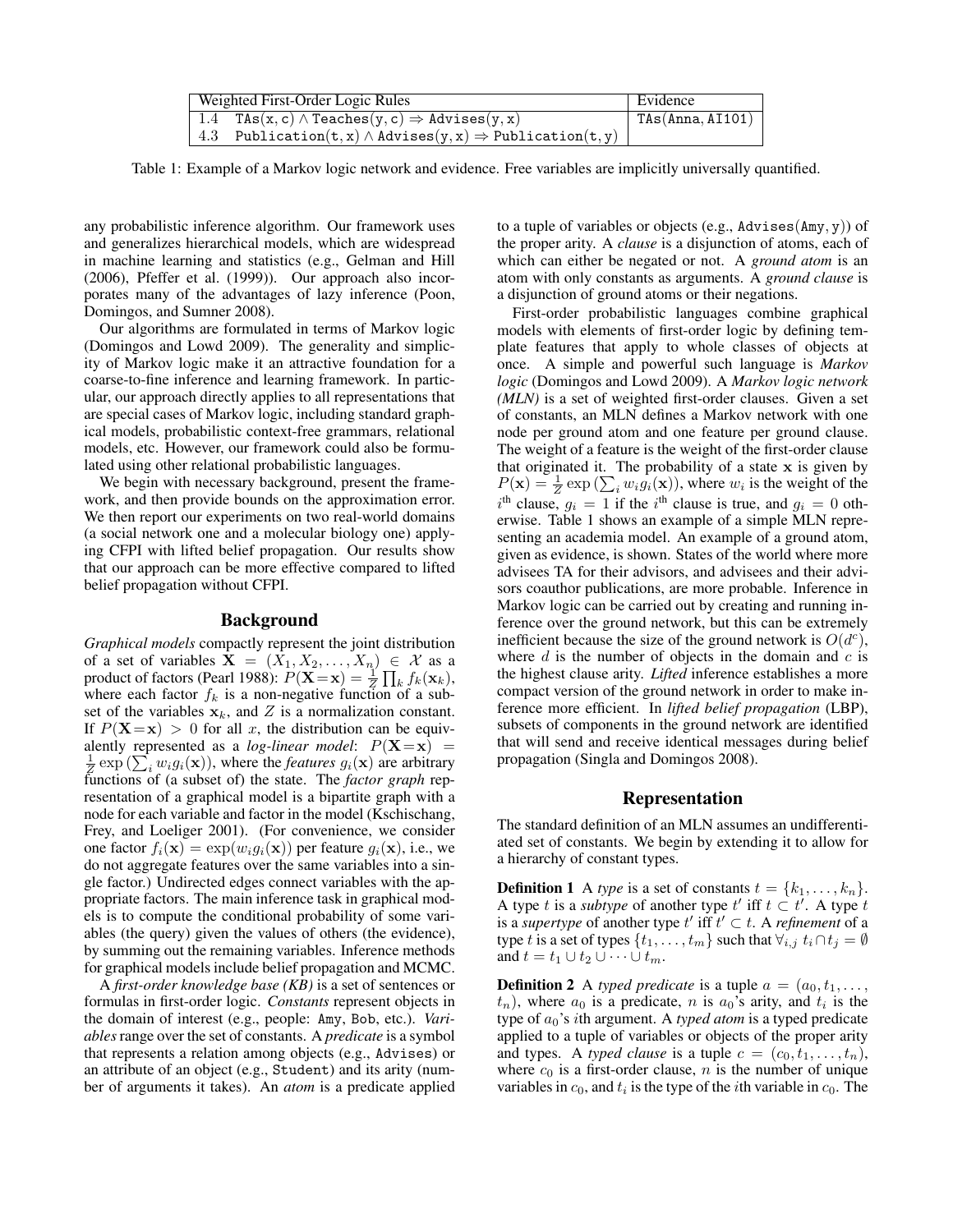

Figure 1: Example type hierarchy for an academia domain.

set of types in a typed predicate, atom, or clause is referred to as the predicate's, atom's, or clause's *type signature*.

Definition 3 A *typed MLN* M is a set of weighted typed clauses,  $\{(c_i, w_i)\}$ . It defines a ground Markov network with one node for each possible grounding of each typed atom in M, and one feature for each possible grounding of each typed clause in M with constants from the corresponding types. The weight of a feature is the weight of the typed clause that originated it.

**Definition 4** Given a set of types  $T, t_i \in T$  is a *direct subtype* of  $t_j \in \mathbf{T}$  iff  $t_i \subset t_j$  and  $\forall t \in \mathbf{T}$  such that  $t_i \subset t \subset t_j$ .  $\{t_1, t_2, \ldots, t_m\} \subset \mathbf{T}$  is a *direct refinement* of  $t \in \mathbf{T}$  iff it is a refinement of t and  $t_1, \ldots, t_m$  are direct subtypes of t. A set of types T is a *type hierarchy* iff within T, each type has no subtypes or exactly one direct refinement, and  $\forall_{i,j}$  ( $t_i \cap t_j = \emptyset$ ) ∨ ( $t_i \subset t_j$ ) ∨ ( $t_j \subset t_i$ ). A *root type* has no supertypes; a *leaf type* has no subtypes.

A type hierarchy is a forest of types. It may be a tree, but an all-encompassing root type will usually be too general to be useful for inference. Figure 1 depicts an example type hierarchy for an academia domain.

#### Coarse-to-Fine Inference

Algorithm 1 shows pseudocode for the CFPI algorithm. It takes as input a type hierarchy  $T$ , a typed MLN  $M_T$  over types in T, a database of evidence E, and a pruning threshold  $\gamma$ . CFPI begins by choosing an MLN M containing the weighted clauses in  $M_T$  whose type signatures are composed exclusively of the coarsest level types. These could be root types or a set of types from any cut of the type hierarchy. For example, in an academia domain, it may make more sense to consider students and professors separately from the start. CFPI then calls a pre-specified lifted probabilistic inference algorithm to compute the marginals of all the non-evidence ground atoms based on M, the constants in T, and the evidence E. Ground atoms whose marginals are at most  $\gamma$  are added to the evidence as false, and those whose marginals are at least  $1 - \gamma$  are added as true. The marginal probabilities of these pruned ground atoms are stored and returned in the output of CFPI. Any clauses now valid or unsatisfiable given the expanded evidence will not affect the results of subsequent inferences and are removed from M.

CFPI then refines  $M$ , replacing every clause  $c$  in  $M$  with the set of clauses obtained by direct refinement of the types in c's type signature. If  $v$  is a variable in  $c$ ,  $v$ 's type in a refined clause is a direct subtype of its type in  $c$ , and there

| <b>Algorithm 1</b> Coarse-to-Fine Probabilistic Inference                                       |
|-------------------------------------------------------------------------------------------------|
| <b>inputs:</b> $M_T$ , a typed Markov logic network                                             |
| <b>T</b> , a type hierarchy                                                                     |
| <b>E</b> , a set of ground literals                                                             |
| $\gamma$ , pruning threshold                                                                    |
| calls: <i>Infer()</i> , a probabilistic inference algorithm                                     |
| <i>Refine</i> (), a type refinement algorithm                                                   |
| $\mathbf{M} \leftarrow \text{Coarsest}(\mathbf{M_T})$                                           |
| repeat                                                                                          |
| $P(\mathbf{x} \mathbf{E}) \leftarrow \text{Infer}(\mathbf{M}, \mathbf{T}, \mathbf{E})$          |
| <b>for</b> each atom $x_i$                                                                      |
| if $P(x_i \mathbf{E}) \leq \gamma$ then $\mathbf{E} \leftarrow \mathbf{E} \cup \{\neg x_i\}$    |
| else if $P(x_i \mathbf{E}) \ge 1 - \gamma$ then $\mathbf{E} \leftarrow \mathbf{E} \cup \{x_i\}$ |
| $M \leftarrow M \setminus \{$ valid and unsatisfiable clauses under $E\}$                       |
| $\mathbf{M} \leftarrow \text{Refine}(\mathbf{M}, \mathbf{M}_{\mathbf{T}})$                      |
| until $Refine(M, M_T) = M$                                                                      |
| $P(\mathbf{x} \mathbf{E}) \leftarrow \text{Infer}(\mathbf{M}, \mathbf{T}, \mathbf{E})$          |
|                                                                                                 |

is a refined clause for each possible combination of direct subtypes for the variables in  $c$ . Any leaf types are left unrefined. In general, it might be useful to refine some types and leave others unrefined, but this substantially increases the complexity of the algorithm and is left for future work. The clauses returned are the *direct clause refinements* of the clause c. The process ends when no more direct clause refinements are possible on the clauses in M or all ground atoms have been pruned; in either case,  $Refine(M, M_T)$  returns M.

Previous coarse-to-fine approaches can be cast into this general framework. For example, in Petrov and Klein (2007), the type hierarchy is the hierarchy of nonterminals, the refinement procedure is the reverse projection of the set of coarse-to-fine grammars, and inference is the insideoutside algorithm.

At every step, the MLN grows by refining clauses, but also shrinks by pruning. The goal is to contain the complexity of inference, while keeping it focused on where it is most needed: the ground atoms we are most uncertain about. The following theorem bounds the approximation error incurred by this process, relative to exact inference.

**Theorem 1** *Let*  $\gamma$  *be the CFPI pruning threshold,*  $n_k$  *be the number of atoms pruned at level* k*,* m *be the total number of features,*  $\Delta_k w$  *be the maximum error in weights at level* k*,* δ *be the maximum absolute error in the marginal probabilities returned by Infer*()*,* P(x<sup>i</sup> |E) *be the true marginal* probability of  $x_i$  given evidence  $E$ ,  $\hat{P}_k(x_i|E)$  be the approx*imate marginal probability of*  $x_i$  *returned by CFPI at level k given evidence* E*, and* K *be the level at which CFPI stops.* If  $x_i$  is pruned at level k, the error in the probability of  $x_i$ ,  $\epsilon(x_i) = |\hat{P}_k(x_i|E) - P(x_i|E)|$ , is bounded by

$$
\epsilon(x_i) \le (\gamma + \delta) \left( e^{2m\Delta_k w} + \sum_{i=1}^{k-1} n_i e^{2m\Delta_i w} \right).
$$

If  $x_i$  is not pruned,

$$
\epsilon(x_i) \leq (\gamma + \delta) \left( \sum_{i=1}^{K-1} n_i e^{2m\Delta_i w} (1 + \hat{P}_K(x_i|E)) \right).
$$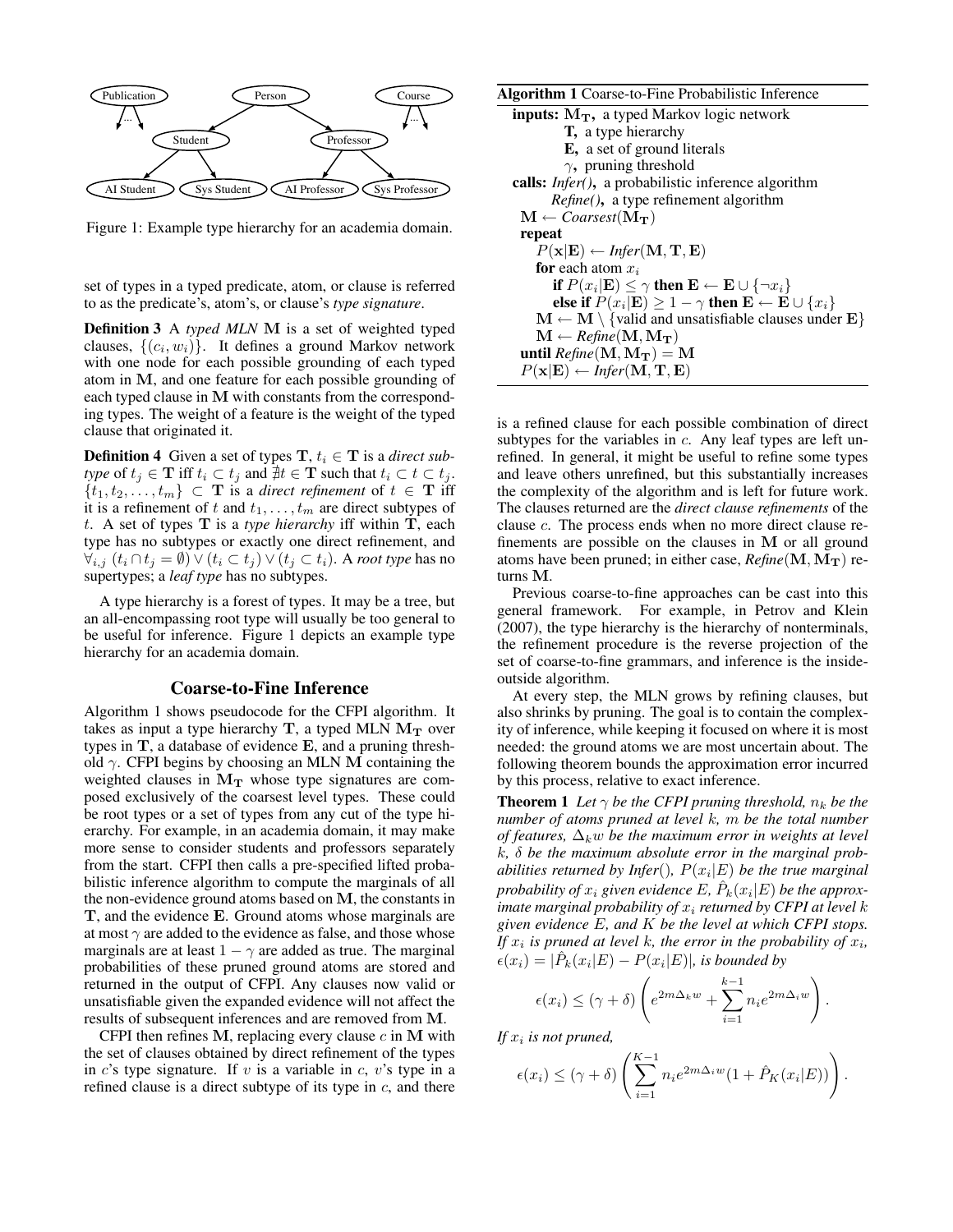(Proofs of theorems are provided in the appendix.) When atoms are pruned, the set of possible worlds shrinks and the probabilities of the remaining possible worlds must be renormalized. Intuitively, errors stem from pruning possible worlds that have non-zero probability (or pruning worlds where  $P(x) \neq 1$  for the high-probability case). We can bound the probability mass of pruned worlds based on weight approximations and the number of previously pruned atoms. In turn, we can use those bounds to bound errors in atom marginals.

*Infer*() can be any lifted probabilistic inference algorithm (or even propositionalization followed by ground inference, although this is unlikely to scale even in the context of CFPI). If the inference algorithm is exact (e.g., FOVE (de Salvo Braz, Amir, and Roth 2007)), the error  $\delta = 0$  in the above bound. However, realistic domains generally require approximate inference.

In this paper, we use lifted belief propagation (Singla and Domingos 2008). We call CFPI applied to lifted belief propagation CFLBP (Coarse-to-Fine Lifted Belief Propagation). We now provide an error bound for CFLBP. While Theorem 1 provides an intuitive error bound that is independent of the inference method used with CFPI, Theorem 2 provides a tighter bound when the error is calculated concurrently with inference. We base our algorithm on Theorem 15 of Ihler et al. (2005) that bounds errors on atom marginals due to multiplicative errors in the messages passed during BP. Since lifted BP computes the same marginals as ground BP, for the purposes of a proof, the former can be treated as the latter. We can view the errors in the messages passed during BP in level  $k$  of CFLBP as multiplicative errors on the messages from factors to nodes at each step of BP, due to weight approximations at that level and the loss of pruned atoms.

**Theorem 2** For the network at level  $k$  of CFPI, let  $p_x^k$  be the probability estimated by BP at convergence,  $\hat{p}_x^k$  be the prob*ability estimated by CFLBP after* n *iterations of BP,* σ <sup>−</sup> *and* σ <sup>+</sup> *be the sets of low- and high-probability atoms pruned in CFLBP's previous*  $k-1$  *runs of BP,*  $\alpha_f^k$  *be the difference in weight of factor* f *between level* k *and the final level* K*, and*  $\gamma$  be the pruning threshold. For a binary node x,  $p_x^k$  can be *bounded as follows:*

*For*  $x \in \sigma^{-}$ :  $0 \le p_x^k \le \gamma$ *For*  $x \in \sigma^+$ :  $1 - \gamma \leq p_x^k \leq 1$ *And for*  $x \notin \sigma^- \cup \sigma^+$ *:* 

$$
p_x^k \ge \frac{1}{(\xi_x^{k,n})^2 [(1/\hat{p}_x^k) - 1] + 1} = lb(p_x^k) \text{ and}
$$
  

$$
p_x^k \le \frac{1}{(1/\xi_x^{k,n})^2 [(1/\hat{p}_x^k) - 1] + 1} = ub(p_x^k),
$$

*where*

$$
\log \xi_x^{k,n} = \sum_{f \in nb(x)} \log \nu_{f,x}^{k,n},
$$
  

$$
\nu_{x,f}^{k,1} = d(f)^2,
$$
  

$$
\log \nu_{x,f}^{k,i+1} = \sum_{h \in nb(x) \setminus \{f\}} \log \nu_{h,x}^{k,i},
$$

$$
\log \nu_{f,x}^{k,i+1} = \log \frac{d(f)^2 \tau_{f,x}^{k,i} + 1}{d(f)^2 + \tau_{f,x}^{k,i}} + \log d(\varepsilon_{f,x}^k),
$$
  

$$
\log \tau_{f,x}^{k,i} = \sum_{y \in nb(f) \setminus \{x\}} \log \nu_{y,f}^{k,i},
$$
  

$$
d(\varepsilon_{f,x}^k) = \gamma^{-\frac{1}{2}|\sigma_f^{-}|} (1 - \gamma)^{-\frac{1}{2}|\sigma_f^{+}|} e^{\frac{1}{2}\alpha_f^k},
$$

and nodes are only pruned at level  $k'$  when either  $ub(p_x^{k'}) \leq$  $\gamma$  *or*  $lb(p_x^{k'}) \geq 1 - \gamma$ .

Although Theorem 2 does not have a particularly intuitive form, it yields much tighter bounds than Theorem 1 if we perform the bound computations as we run BP. If no atoms are pruned at previous levels, the fixed point beliefs returned from CFLBP on its  $k^{\text{th}}$  level of BP after *n* iterations will be equivalent to those returned by BP after  $n$  iterations on the network at that level.

## Coarse-to-Fine Learning

The critical assumption invoked by the inference framework is that objects of the same type tend to act in similar manners. In terms of a typed MLN, stronger weights on clauses over coarser types allow pruning decisions to be made earlier, which speeds up later iterations of inference. To achieve models of this type, we learn weights in a coarse-to-fine manner through a series of successive refinements of clauses. The weights for clauses at each iteration of learning are learned with all weights learned from preceding iterations held fixed. The effect is that a weight learned for a typed clause is the additional weight given to a clause grounding based on having that new type information. As the weights are learned for clauses over finer and finer type signatures, these weights should become successively smaller as the extra type information is less important. A benefit of this coarse-to-fine approach to learning is that as soon as refining a typed clause does not give any new information (e.g., all direct refinements of a clause are learned to have 0 weight), the typed clause need not be refined further. The result is a sparser model that will correspond to fewer possible refinements during the inference process and therefore more efficient inference.

**Proposition 1** For a typed MLN  $M_T$  learned in the *coarse-to-fine framework, there is an equivalent* typedflattened  $MLN$   $\mathbf{M}'_{\mathbf{T}}$  *such that no clause*  $c \in \mathbf{M}'_{\mathbf{T}}$  *can be obtained through a series of direct clause refinements of any other clause*  $c' \in M'_{\mathbf{T}}$ .

When  $Refine(M, M_T)$  replaces a clause c in M by its direct clause refinements, the weight of each new typed clause  $c_i'$  added to M is  $w + w_i'$ , where w is the weight of c in M and  $w'_i$  is the weight of  $c'_i$  in  $\mathbf{M_T}$ . When there are no more refinements, the resulting typed MLN will be a subset of the type-flattened MLN  $M'_T$ , accounting for pruned clauses.

Coarse-to-fine learning is not essential, but it greatly improves the efficiency of coarse-to-fine inference. By design it yields a model that is equivalent to the type-flattened one, and so incurs no loss in accuracy. We note that using regularization while learning causes the typed MLN to only be approximately equivalent to the type-flattened MLN but can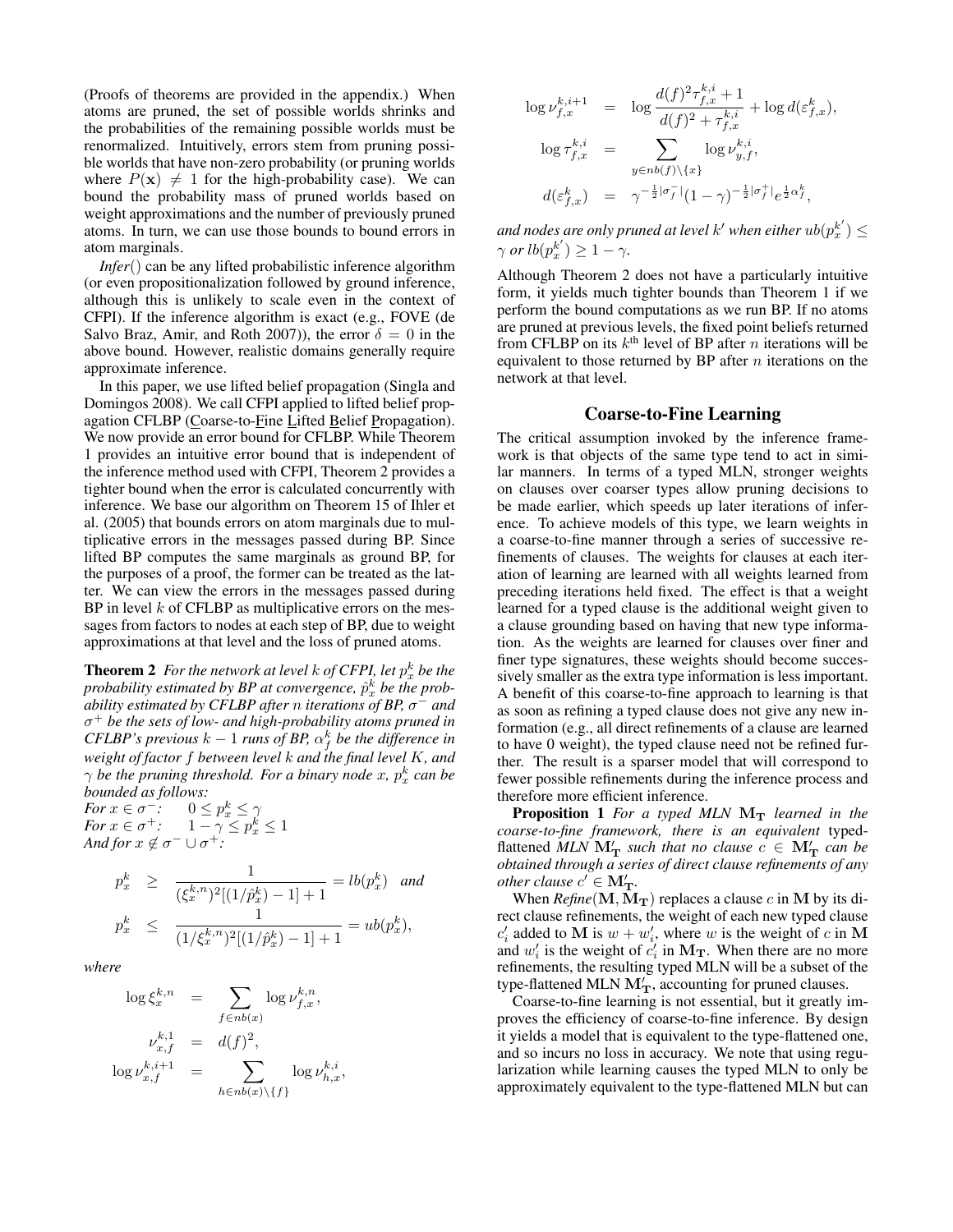

Figure 2: Total runtime of algorithms over (a) the UW CSE and (b) the GENIA data sets.

| UW-CSE data set       |                          |         |         |       |            |                 |  |  |  |
|-----------------------|--------------------------|---------|---------|-------|------------|-----------------|--|--|--|
| Algorithm             | <b>Pruning Threshold</b> | Init    | Infer   | Prune | Avg. CLL   | # Superfeatures |  |  |  |
| <b>LBP</b>            | N/A                      | 3441.59 | 2457.34 | N/A   | $-0.00433$ | 8.2 million     |  |  |  |
| <b>CFLBP</b>          | 0.001                    | 2172.45 | 208.59  | 0.99  | $-0.00433$ | 485, 507        |  |  |  |
| <b>CFLBP</b>          | 0.01                     | 537.93  | 2.08    | 1.15  | $-0.00431$ | 10,328          |  |  |  |
| <b>GENIA</b> data set |                          |         |         |       |            |                 |  |  |  |
| Algorithm             | Pruning Threshold        | Init    | Infer   | Prune | Avg. CLL   | # Superfeatures |  |  |  |
| <b>LBP</b>            | N/A                      | 1305.08 | 846.21  | N/A   | $-0.01062$ | 8.5 million     |  |  |  |
| <b>CFLBP</b>          | 0.01                     | 415.31  | 0.40    | 0.36  | $-0.01102$ | 3.478           |  |  |  |

Table 2: Results for the full UW-CSE data set and GENIA data set over 150 abstracts. For CFLBP, number of superfeatures counts the most used during any level. *Init*, *Infer*, and *Prune* times given in seconds.

improve accuracy in the same way that hierarchical smoothing does.

# Experiments

We experimented on a link prediction task in a social networking domain and an event prediction task in a molecular biology domain to compare the running time and accuracy of lifted belief propagation (LBP) applied with and without the CFPI framework. In both tasks, we assumed that all type information was known. That is, given a type hierarchy **T**, each object is assigned a set of types  $\{t_1, \ldots, t_n\} \subset \mathbf{T}$ where  $t_1$  is a root type,  $t_i$  is a direct subtype of  $t_{i-1}$  for all  $i > 1$ , and  $t_n$  is a leaf type. CFPI can be applied in cases with incomplete type information, an experiment left for future work. We implemented CFLBP as an extension of the open-source Alchemy system (Kok et al. 2007). Currently, Alchemy does not allow for duplicate clauses with different type signatures. Instead we added type predicates to the formulas in our model to denote the correct type signatures. We compared running CFLBP over a typed MLN to running LBP over the equivalent type-flattened MLN. We ran each algorithm until either it converged or the number of iterations exceeded 100. We did not require each algorithm to run for the full 100 iterations since the network shrinkage that occurs with CFLBP may allow it to converge faster and is an integral part of its efficiency.

In our experiments, we used regularization when learning the models. We used L1-regularization when learning the

model for the the link prediction task and L2-regularization when learning the event prediction task's model; future work will include a more thorough analysis of how using different regularization techniques during learning affects the speed and accuracy of CFPI.

#### Link Prediction

The ability to predict connections between objects is very important in a variety of domains such as social network analysis, bibliometrics, and micro-biology protein interactions. We experimented on the link prediction task of Richardson and Domingos (2009), using the UW-CSE database that is publicly available on the Alchemy project website.<sup>1</sup> The task is to predict the AdvisedBy relation given evidence on teaching assignments, publication records, etc. We manually created a type hierarchy that corresponded well to the domain. The *Person* type is split into a *Professor* and a *Student* type, both of which are split further by area (e.g., AI, Systems); the *Student* type is split further by point in the graduate program (e.g., Pre-Quals, Post-Generals). The *Class* type is split by area followed by level. We tested on 43 of the 94 formulas in the UW-CSE MLN; we removed formulas with existential quantifiers and duplicates that remained after the removal of "type" predicates such as  $Student(x)$ . The type-flattened MLN had 10,150 typed clauses from matching the 43 formulas with varying

<sup>1</sup> http://alchemy.cs.washington.edu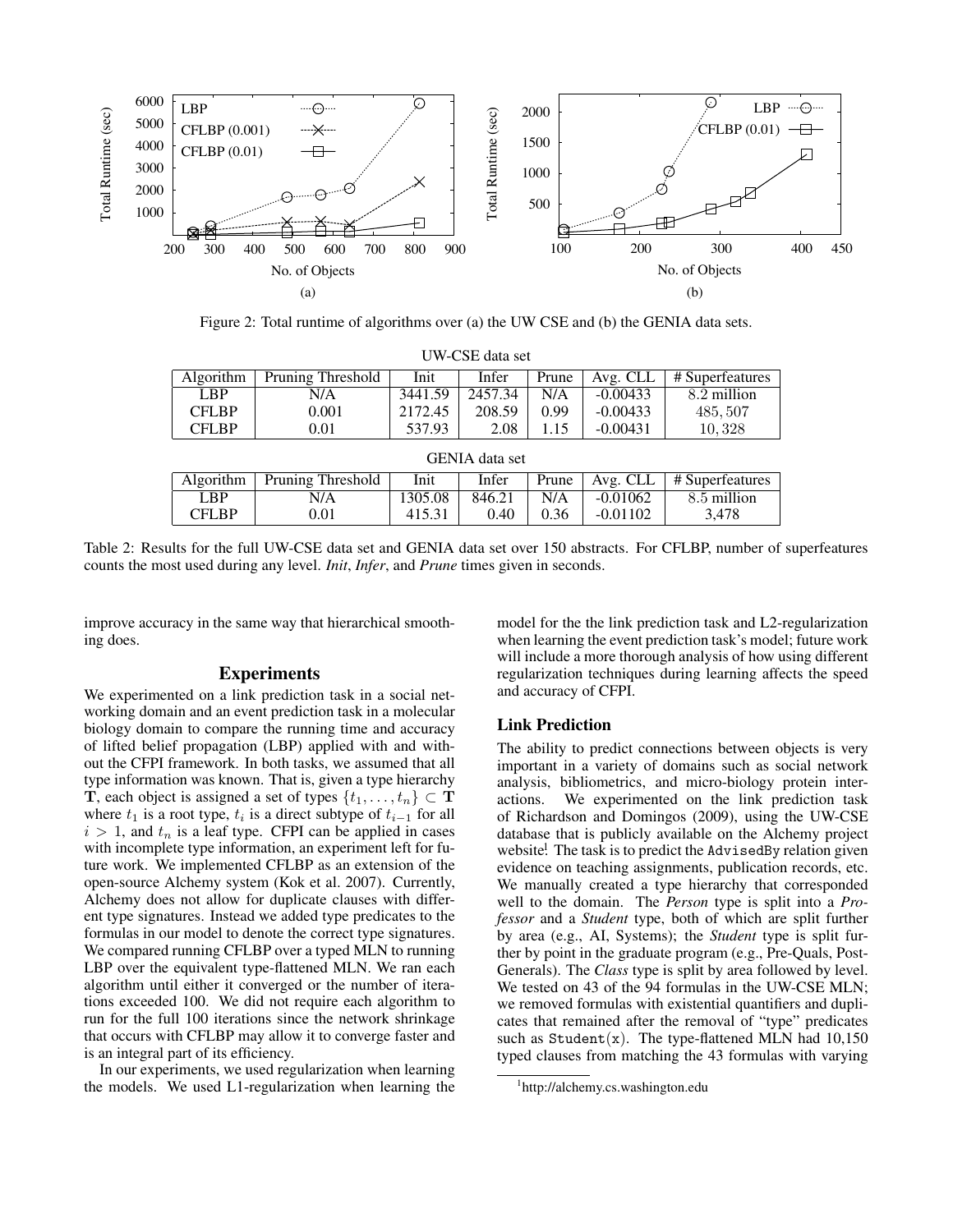type signatures. The full database contains ∼4,000 predicate groundings, including type predicates. To evaluate inference over different numbers of objects in the domain, we randomly selected graph cuts of various sizes from the domain. Figure 2(a) shows a comparison of the runtimes of CFLBP and LBP for different sized cuts of the UW-CSE data set. We ran CFLBP with pruning thresholds of  $\gamma = 0.01$  and  $\gamma = 0.001$ . The time is the sum of both initialization of the network and the inference itself; the times for CFLBP also include the refinement times after each level. For each cut of the UW-CSE data set, the average conditional log likelihood (CLL) of the results returned by CFLBP with either pruning threshold were virtually the same as the average conditional log likelihood returned by LBP. Table 2 summarizes the results of the UW-CSE link prediction experiment over the full UW CSE data set. The full data set contained 815 objects, including 265 people, and 3833 evidence predicates. With  $\gamma = 0.01$ , we achieve an order of magnitude speedup.

## Biomolecular Event Prediction

As new biomedical literature accumulates at a rapid pace, the importance of text mining systems tailored to the domain of molecular biology is increasing. One important task is the identification and extraction of biomolecular events from text. Event prediction is a challenging task (Kim et al. 2003) and is not the focus of this paper. Our simplified task is to predict which entities are the causes and themes of identified events contained in the text, represented by two predicates: Cause(event, entity) and Theme(event, entity). We used the GENIA event corpus that marks linguistic expressions that identify biomedical events in scientific literature spanning 1,000 Medline abstracts; there are 36,114 events labeled, and the corpus contains a full type hierarchy of 32 entity types and 28 event types (Kim, Ohta, and Tsujii 2008). Our features include semantic co-occurrence and direct semantic dependencies with a set of key stems (e.g., Subj(entity, stem, event)). We also learned global features that represent the roles that certain entities tend to fill. We used the Stanford parser<sup>2</sup>, for dependency parsing and a Porter stemmer to identify key stems.<sup>3</sup> We restricted our focus to events with one cause and one theme or no cause and two themes where we could extract interesting semantic information at our simple level. The model was learned over half the GENIA event corpus and tested on the other half; abstract samples of varying sizes were randomly generated. From 13 untyped clauses, the type-flattened MLN had 38,020 clauses.

Figure 2(b) shows a comparison of the runtimes of CFLBP with  $\gamma = 0.01$  and LBP. For each test set where both CFLBP and LBP finished, the average conditional log likelihoods were almost identical. The largest difference in average conditional log likelihood was 0.019 with a dataset of 175 objects; in all other tests, the difference between the averages was never more than 0.001. Table 2 summarizes the results of the the largest GENIA event prediction experiment where both LBP and CFLBP finished without running

out of memory. This test set included 125 events and 164 entities.

# Conclusion and Future Work

We presented a general framework for coarse-to-fine inference and learning. We provided bounds on the approximation error incurred by this framework. We also proposed a simple weight learning method that maximizes the gains obtainable by this type of inference. Experiments on two domains show the benefits of our approach. Directions for future work include: inducing the type hierarchy from data for use in CFPI; broadening the types of type structure allowed by CFPI (e.g., multiple inheritance); and applying CFPI to other lifted probabilistic inference algorithms besides LBP.

#### Acknowledgements

We thank Aniruddh Nath for his help with Theorem 2. This research was partly funded by ARO grant W911NF-08-1- 0242, AFRL contract FA8750-09-C-0181, NSF grant IIS-0803481, ONR grant N00014-08-1-0670, and the National Science Foundation Graduate Research Fellowship under Grant No. DGE-0718124. The views and conclusions contained in this document are those of the authors and should not be interpreted as necessarily representing the official policies, either expressed or implied, of ARO, DARPA, AFRL, NSF, ONR, or the United States Government.

# Appendix: Proofs of Theorems

## Proof of Theorem 1

The probability of an atom is the probability of all the worlds (e.g., atom assignments x) in which that atom is true:

$$
P(x_i) = \sum_{\mathbf{x} \in \mathcal{X}} \mathbf{x}_i P(\mathbf{x})
$$

where  $x_i$  is 1 if  $x_i$  is true in x and 0 otherwise. Assume that  $x_i$  is pruned at level k if its approximate marginal probability,  $\hat{P}_k(x_i)$ , falls below  $\gamma$  after running inference at level k. (We will consider pruning high-probability atoms later.) If  $x_i$  is pruned, then the probability of all the worlds where  $x_i$ is true is set to 0; these worlds are essentially pruned from the set of possible worlds.

Let W be a set of worlds. Let  $P'(x_i)$  be the marginal probability of  $x_i$  given that the worlds in W have been pruned (e.g., the probability of each world in  $W$  is set to 0). Then,

$$
P'(x_i) = \frac{\sum_{\mathbf{x} \in \mathcal{X} \setminus \mathcal{W}} \mathbf{x}_i e^{\sum_j w_j f_j(\mathbf{x})}}{\sum_{\mathbf{x} \in \mathcal{X} \setminus \mathcal{W}} e^{\sum_j w_j f_j(\mathbf{x})}}.
$$

At each level k, the weight  $w_i$  is approximated by some  $\hat{w}_i$ with at most difference  $\Delta_k w$ :

$$
|w_j - \hat{w}_j| \le \Delta_k w.
$$

Assume now that  $W$  is the set of worlds that have been pruned in levels 1 through  $k - 1$ . If  $x_i$  is pruned at level

<sup>2</sup> http://nlp.stanford.edu/software/lex-parser.shtml

<sup>3</sup> http://tartarus.org/∼martin/PorterStemmer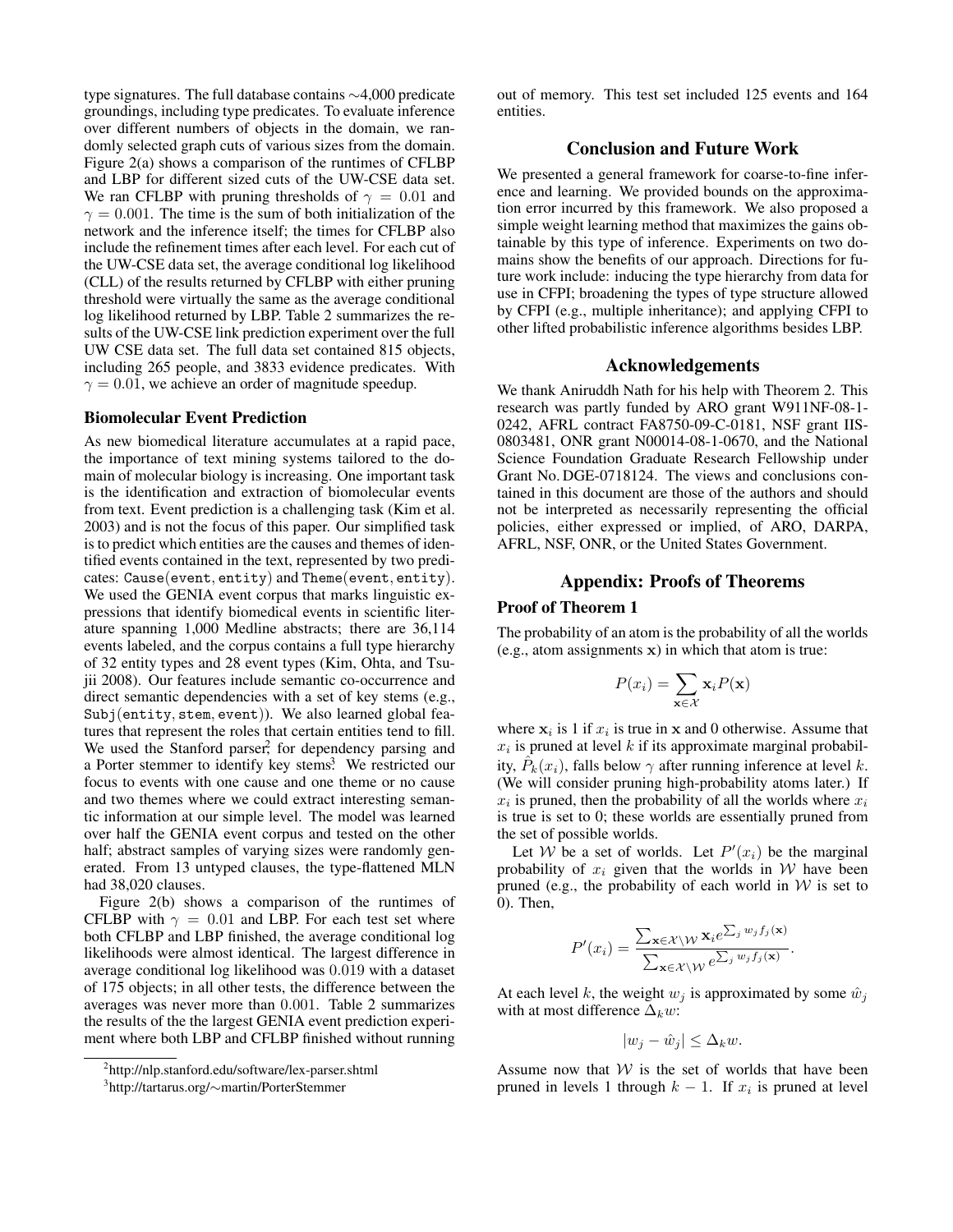$$
P'(x_i) \leq \frac{\sum_{\mathbf{x} \in \mathcal{X} \setminus \mathcal{W}} \mathbf{x}_i e^{\sum_j (\hat{w}_j + \Delta_k w) f_j(\mathbf{x})}}{\sum_{\mathbf{x} \in \mathcal{X} \setminus \mathcal{W}} e^{\sum_j (\hat{w}_j - \Delta_k w) f_j(\mathbf{x})}}
$$
  

$$
\leq \frac{\sum_{\mathbf{x} \in \mathcal{X} \setminus \mathcal{W}} \mathbf{x}_i e^{\sum_j \hat{w}_j f_j(\mathbf{x})}}{\sum_{\mathbf{x} \in \mathcal{X} \setminus \mathcal{W}} e^{\sum_j \hat{w}_j f_j(\mathbf{x})}} \frac{e^{m \Delta_k w}}{e^{-m \Delta_k w}}
$$
  

$$
\leq \hat{P}_k(x_i) e^{2m \Delta_k w}
$$
  

$$
\leq \gamma e^{2m \Delta_k w} = \gamma_k,
$$

where  $m$  is the total number of features.

When atoms are pruned, worlds are pruned, and the probability of the unpruned worlds has to be renormalized to compensate. Let  $W_k$  be the set of worlds pruned at level k. If x is an unpruned world after inference at level  $k$ , the new probability of x,  $P'(\mathbf{x})$ , is

$$
P'(\mathbf{x}) = \frac{P(\mathbf{x})}{1 - \sum_{l=1}^{k} P(\mathcal{W}_l)}.
$$
 (1)

Since  $0 \leq P(\mathcal{W}_l) < 1, P'(\mathbf{x}) \geq P(\mathbf{x})$ .

By the union bound, the probability of  $\mathcal{W}_k$  (e.g., the probability of the union of all worlds where at least one pruned atom is true) is bounded by the sum of the probabilities of each pruned atom:

$$
P(\mathcal{W}_k) \le P'(\mathcal{W}_k) \le n_k \gamma_k
$$

where  $n_k$  is the number of atoms pruned at level k. Therefore, using Equation 1 we bound  $P(x)$  as such:

$$
\left(1 - \sum_{l=1}^k n_l \gamma_l\right) P'(\mathbf{x}) \le P(\mathbf{x}) \le P'(\mathbf{x}).
$$

Since this is true for any world  $x$ , it is also true for any set of worlds. If  $x_i$  is pruned at level  $k, 0 \leq \hat{P}_k(x_i) \leq \gamma$  and

$$
0 \le P(x_i) \le \sum_{\mathbf{x} \in \mathcal{X} \setminus \mathcal{W}} \mathbf{x}_i P'(\mathbf{x}) + \sum_{\mathbf{x} \in \mathcal{W}} \mathbf{x}_i P'(\mathbf{x})
$$

$$
\le \gamma e^{2m\Delta_k w} + \sum_{i=1}^{k-1} n_i \gamma e^{2m\Delta_i w}.
$$

Computing the bound for an atom pruned for having high probability is the equivalent to computing the bound for the negation of that atom for having low probability. If  $P'(\bar{x}_i) \leq \gamma_k$ ,  $P'(x_i) \geq 1 - \gamma_k$ . While the computation follows similarly, the error bound is slightly tighter than the one for low-probability atoms. For simplicity, we provided the tightest bound that covers both cases. After conditioning everything on evidence E, factoring out the  $\gamma$ , and adding in  $\delta$  to take into account errors from the inference algorithm, the first equation in Theorem 1 follows.

If an atom  $x_i$  is not pruned during the course of CFPI, then without bounding  $\hat{P}_K(x_i)$ , we use the same type of computation as we used for pruned atoms to get the second equation in Theorem 1.

#### Proof of Theorem 2

The *dynamic range* of a function is defined as follows (Ihler, Fisher, and Willsky 2005):

$$
d(f) = \sup_{x,y} \sqrt{f(x)/f(y)}.
$$

At each refinement level, the messages in BP have errors introduced from the approximation of the factor weights from the coarse type signature and from the loss of messages from pruned nodes at earlier levels of refinement. At a level  $k$ , the difference between the weight of a factor  $f$ ,  $w_f^k$ , and the true weight of the factor,  $w_f^K$ , at the finest level is  $\alpha_f^k = w_f^k - w_f^K$ , the error in the outgoing message is bounded by  $e^{\alpha_f^k}$ . The error reaches this bound when all possible states are compatible with the factor; in practice, the error will be much smaller.

Assuming that in levels 1 through  $k - 1$  we did not prune any node whose true probability is outside the pruning threshold  $\gamma$ . Then, the bound on the error of an incoming message from a pruned low node is  $\gamma$ , and the bound on the error of a message from a pruned high node is  $1 - \gamma$ . If  $\sigma_f^-$  is the set of nodes neighboring a factor f that have been pruned for having a low probability, and  $\sigma_f^+$  is the set of nodes neighboring  $f$  that were pruned for having a high probability, the multiplicative error of the messages from a factor  $f$  to a unpruned node  $x$  from the weight approximation and the pruned nodes is:

$$
\varepsilon_{f,x}^k \ \ = \ \ e^{\alpha_f^k} \gamma^{-|\sigma_f^-|} (1-\gamma)^{-|\sigma_f^+|}.
$$

Therefore, the dynamic range of the error is:

$$
d(\varepsilon_{f,x}^k) = \sqrt{e^{\alpha_f^k} \gamma^{-|\sigma_f^-|} (1-\gamma)^{-|\sigma_f^+|} / 1}
$$
  
=  $\gamma^{-\frac{1}{2}|\sigma_f^-|} (1-\gamma)^{-\frac{1}{2}|\sigma_f^+|} e^{\frac{1}{2} \alpha_f^k}.$ 

Theorem 15 of Ihler et al. (2005) implies that, for any fixed point beliefs  $\{M_x\}$  found by BP, after  $n \geq 1$  iterations of BP at level k of CFLBP resulting in beliefs  $\{\hat{M}_x^{k,n}\}$  we have:

$$
\log d(M_x/\hat{M}_x^{k,n}) \le \sum_{f \in nb(x)} \log \nu_{f,x}^{k,n} = \log \xi_x^{k,n}.
$$

It follows that  $d(M_x \hat{M}_x^{k,n}) \leq \xi_x^{k,n}$ , and therefore  $M_{x}(1)/\hat{M}_{x}^{k,n}(1)$  $\frac{M_x(1)/M_x^{k,n}(1)}{M_x(0)/\hat{M}_x^{k,n}(0)} \le (\xi_x^{k,n})^2$  and  $(1-\hat{p}_x)/\hat{p}_x \le (\xi_x^{k,n})^2(1-\hat{p}_x)$  $p_x$ )/ $p_x$ , where  $p_x$  and  $\hat{p}_x$  are obtained by normalizing  $M_x$ and  $\hat{M}_x$ . The upper bound follows, and the lower bound can be obtained similarly.

#### References

Carreras, X.; Collins, M.; and Koo, T. 2008. TAG, dynamic programming, and the perceptron for efficient, feature-rich parsing. In *Proceedings of the Twelfth Conference on Computational Natural Language Learning*, 9–16.

de Salvo Braz, R.; Amir, E.; and Roth, D. 2007. Lifted firstorder probabilistic inference. In Getoor, L., and Taskar, B., eds., *Introduction to Statistical Relational Learning*. MIT Press. 433–450.